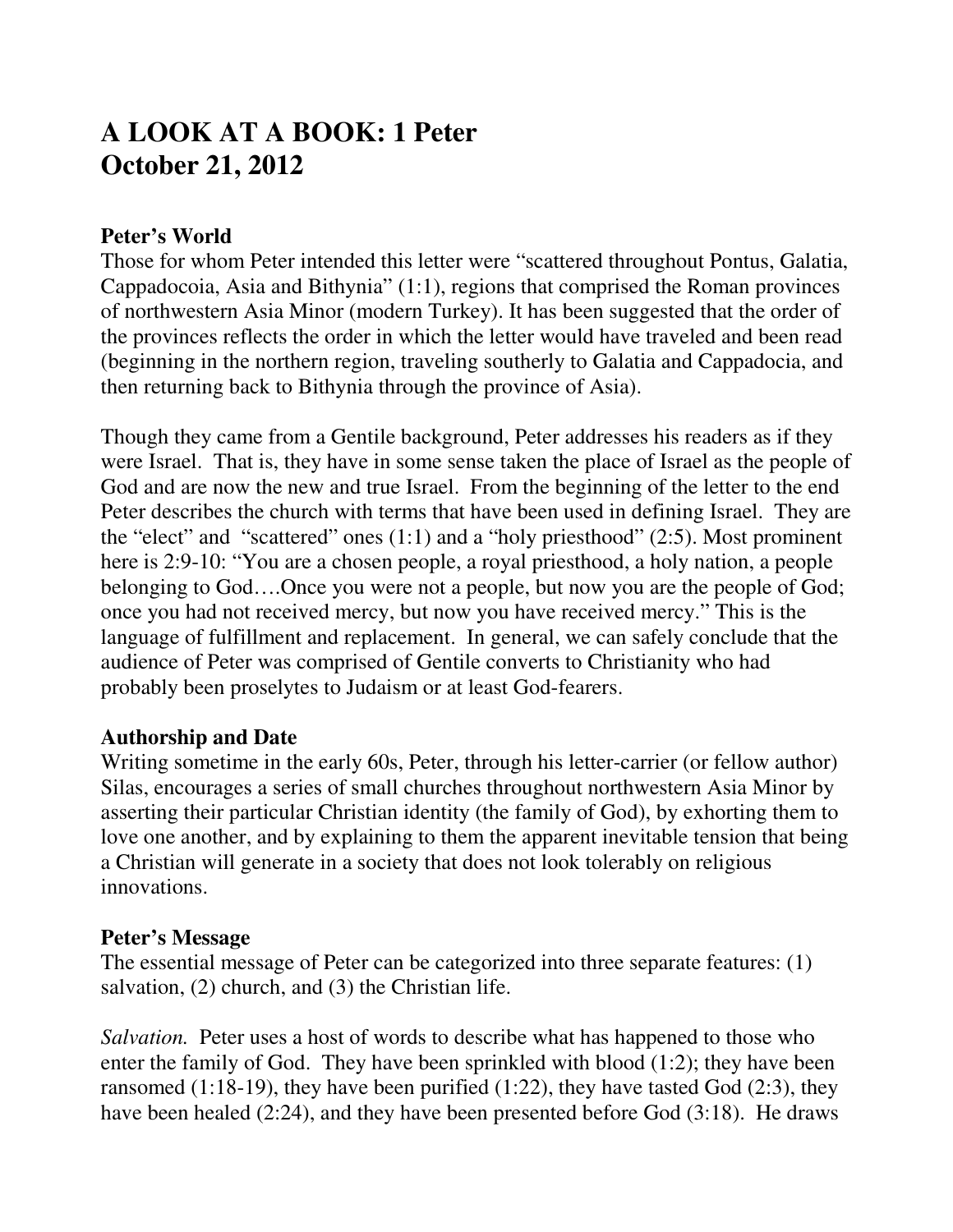on family imagery when he speaks of their new birth (1:3, 23; 2:2, 24; 3:7, 18), their inheritance (1:4-5), and their blessing (3:9). The two terms used most frequently are "salvation" (1:5, 9, 10; 2:2; 3:20-21; 4:18) and "grace" (1:10, 13; 3:7; 5:5, 10, 12).

*Church.* As mentioned, the church (a term Peter does not use) displaces/replaces Israel in the favor of God as the new, true people of God. Peter sees the church as a family of God. God is the Father  $(1:2, 3, 17)$ , who gives birth  $(1:3)$  to the new children of God  $(1:14; 2:2)$ , who in turn form a brotherhood  $(2:17; 5:9)$  that practices brotherly love  $(1:22; 3:8)$ .

*Christian Life*. Grounded in the salvation that the believers find in Christ through their new birth (1:3), the Christian life is an inevitable manifestation of that salvation. The exhortations in 1 Peter are rooted in this experience. Thus, after detailing salvation and its privileges (1:3-12), Peter exhorts his readers to practice hope (1:13), holiness (1:14-16), fear before God (1:17-21), love (1:22-24), and growth (2:1-8). The key word at 1:13 is "therefore" : because of salvation, *therefore* pursue these Christian virtues. For Peter, ethics apart from a grounding in salvation is of no concern because a moral life forms the reverse side of salvation. In the words of Wolfgang Schrage, "Without new birth, there is no new obedience. Without hope, there is no basis for Christian life."

# **1 Peter 1:1-2**

Peter's salutation is one of the richest greetings to open a letter in the New Testament. It contains pastoral warmth and theological sweep. While Paul's greetings are frequently tinged with a necessity to defend himself, Peter's apostolic status is not under question, leaving his title a simple, humble claim to authority (cf. 1 Peter 1:1; 5:1).

Peter expands the addressees to include a threefold breakdown: the believers in Asia Minor who are who they are (1) "according to the foreknowledge of God the Father," (2) "through the sanctifying work of the Spirit," (3) "for obedience to Jesus Christ and sprinkling by his blood." Each is connected to a different member of the Trinity.

*The sender: Peter.* We do know that he was a fisherman on the northern shore of Galilee, he was called by Jesus to follow him (cf. Luke 5:1-11; John 1:35-42), he became the leader of the apostolic band (Matthew 10:2), he was the first to perceive Jesus as the Messiah (Matthew 16:17-19; Mark 8:27-33), he tried to walk on water (Matthew 14:28-31), he denied Jesus (Luke 22:21-23, 31-34, 54-71), he was restored (John 21:15-19), he was a primary leader of the new church formed at Pentecost (Acts 2-5), he received a magnificent vision about the unity of God's people (Acts 10-11), he was miraculously released from prison (Acts 12:1-17), and he continued to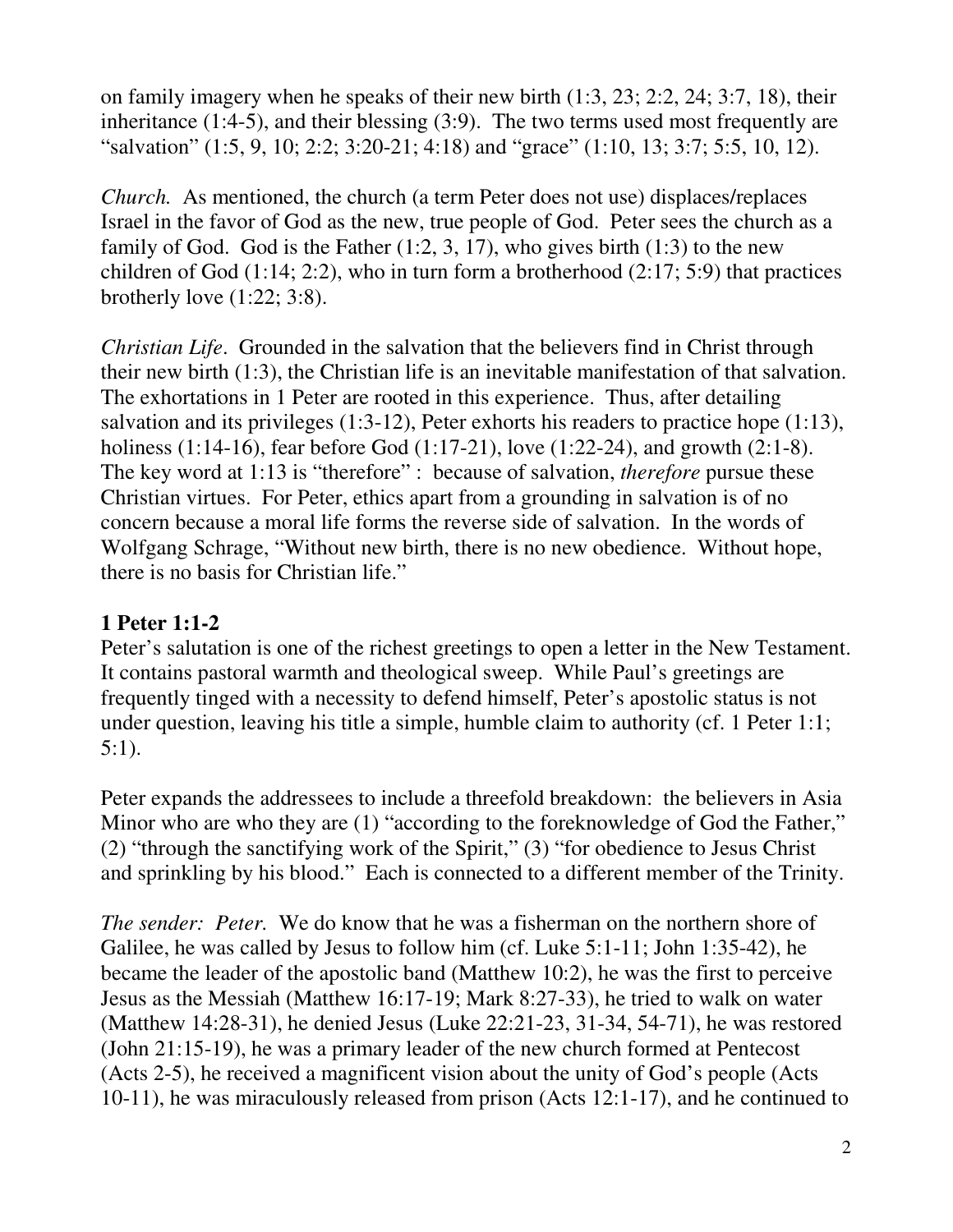have a ministry as far as Rome (cf. Acts 12:18-19; 15; Galatians 2:7-8; 1 Corinthians 1:12; 9:5; 1 Peter; 2 Peter). We know that Peter's ministry in Rome was so extensive that Roman Catholics see the foundation of their church in his ministry there.

Perhaps more important for the interpretation of our letter, we can discern in Peter an "about-face" over the question of Jesus' death: from outright rejection (Matthew 16:22) and denial (Luke 22:54-71), to restoration (John 21), to preaching the death and vindication of Jesus (Acts 2), to finding in the death of Jesus the ultimate paradigm of Christian existence (1 Peter 2:18-25). His original name was "Simon" and only through a special calling by Jesus was it changed to "Cephas" (or "Peter"). His name change included Jesus' prediction of his role in the development of the early church: Simon would be a "foundation," a "rock" (*petros)*, upon which the church would be built. In light of this, Peter developed the metaphor of Christians as "living stones"  $(2:4-8)$ .

*The addressees.* To be "elect" means to receive God's grace; this benefit is the result of God's initiative, not ours.

*The meaning of "aliens and strangers."* This term "strangers" can refer either metaphorically to their temporary residence on earth as they await final salvation (NIV) – the so-called pilgrimage theme – or literally to the social location in their communities.

Peter exhorts his readers in six areas, each of which is grounded in a reflection about salvation. (1) He exhorts them to hope  $(1:13)$ . (2) He exhorts them to holiness  $(1:14-$ 16). (3) He exhorts them to fear God (1:17-21). (4) He exhorts them to love one another  $(1:22-25)$ . (5) He exhorts them to desire the word  $(2:1-3)$ . And, (6) he exhorts them to build a spiritual house  $(2:4-5)$ 

## **First exhortation: hope (1:13)**

Living for the future is fundamental for Peter. Even if believers have begun to share in the salvation of God (1:9), that salvation is presented as only complete in the future (1:5). There will be a penetrating evaluation by God (1:7, 9, 17; 2:12, 23; 3:12; 4:5- 6, 17-19) when Jesus is fully revealed (1:7, 13; 4:13). After the judgment, the faithful followers of Jesus will share his glory (5:1, 4) and receive the full compensation of grace (1:17; 4:13, 14). If they think fellowship in the family of God and tasting of Jesus are good now (2:3), they need to think even more about the future when better things await them.

#### **Second exhortation: holiness (1:14-16)**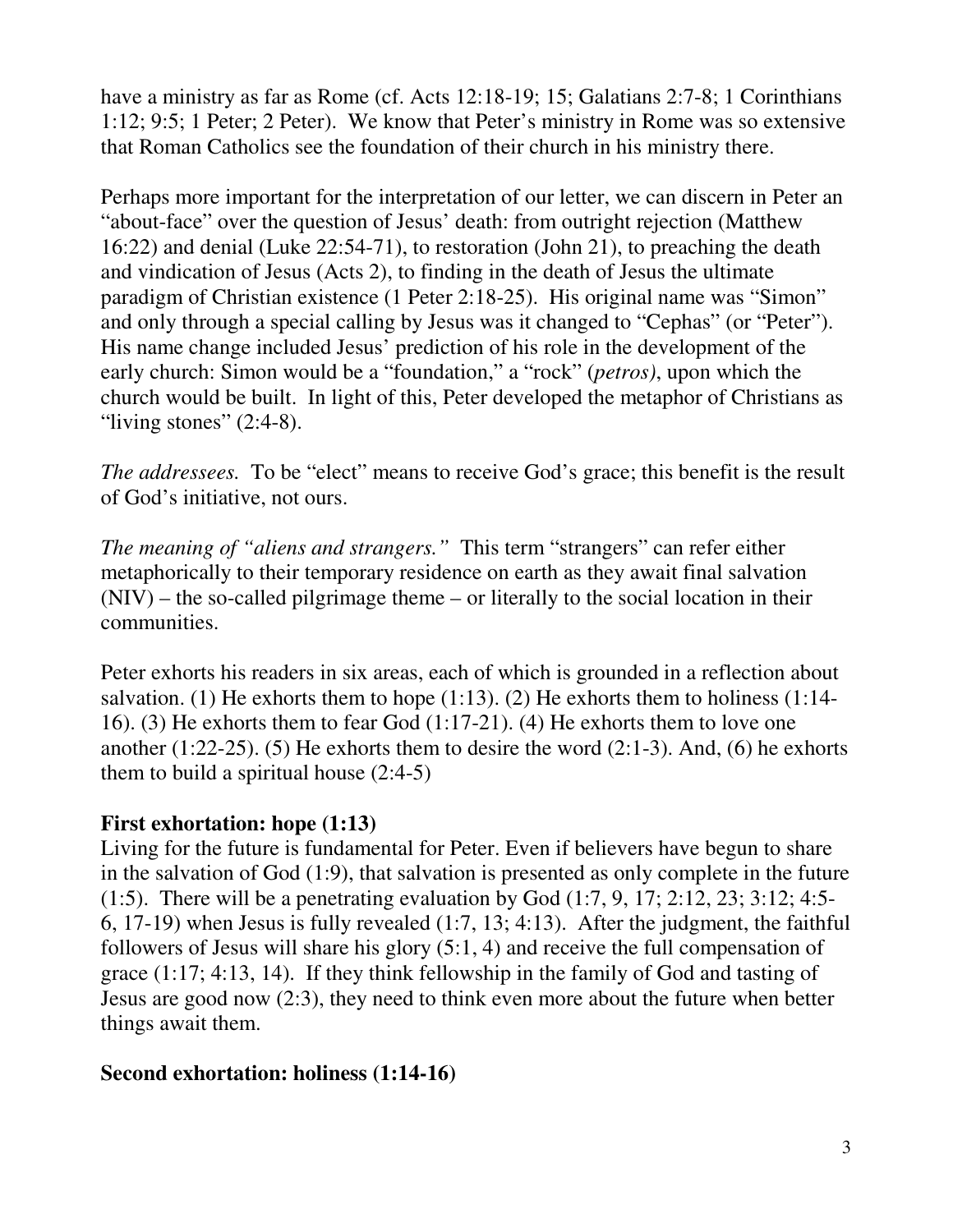The exhortation to holiness begins with a negative statement ("do not conform to the evil desires you had when you lived in ignorance") that is subordinate to a positive one that follows ("just as he who called you is holy, so be holy in all you do.") God, who is different and unlike anything the Israelites had ever seen or would see, is altogether holy (Exodus 3:5; 15:11; Leviticus 20:26; Psalm 99; Hosea 11:9; cf. Luke 4:34; John 6:69; Revelation 1:16-17). Because he had drawn Israel into a special relationship with himself, he expected his people to reflect his nature, including his holiness (Exodus 19:6; Colossians 1:2).

## **Third exhortation: fear of God (1:17-21)**

Peter says that if believers call as Father the one who judges indiscriminately, penetratingly, and absolutely honestly, then they had better live in fear of this God, for he is altogether holy and will judge justly. The God of the Bible is the Judge of all (cf. Genesis 18:25; Psalm 75:7; Acts 5:1-10; Hebrews 12:23; Revelation), and, as Peter says, he is "ready to judge the living and the dead" (1 Peter 4:5) with a judgment that begins "with the family of God" (4:17). This judgment is according to their works, because these works are the logical result of one's relationship to God (Matthew 16:27; 25:31-46; Romans 2:6-11; 14:9-12; 1 Corinthians 3:10-15; 2 Corinthians 5:10).

The former life of Peter's addressees was an "empty way of life handed down to you from your forefathers." What had been considered venerable tradition was now considered "empty" (cf. Jeremiah 10:15; Acts 14:15; Romans 1:21; 8:20; 1 Corinthians 3:20; Ephesians 4:17); thus, a new tradition, one rooted in Jesus and the apostolic testimony, was needed. From this former life believers have been redeemed, that is, purchased with a price – the blood of Jesus Christ. The plight of humans is moral offense (Romans 1:18-3:20; Ephesians 1:7; Colossians 1;14), sinfulness, and bondage to that vicious condition (Romans 7:1-6; Galatians 3:13; 4:5; Titus 2:14; 1 Peter 1:18); the price paid is the atoning death of God's Son (Mark 10:45; Romans 3:21-26; 5:1-11; Galatians 3:13; 4:4-5; 2 Corinthians 5:21; Titus 2:14).

## **Fourth exhortation: love one another (1:22-25)**

Peter's fourth exhortation is again rooted in the "before and after" of conversion: Since you have been purified, love one another, because you have been born again. Almost redundantly, Peter exhorts his addressees to "love one another deeply, from the heart" (1:22). The word "deeply" (found also at 4:8) speaks of the effort required for that love, the depth of it for one another, and the duration of it (until the end). The word is frequently associated with characteristics of prayer: fervency, constancy, and effort (cf. Luke 22:44; Acts 12:5). Peter expects his churches to be filled with people who love one another in that way, who try to understand one another, who give the other person the benefit of the doubt, and who reach out to others in the same love.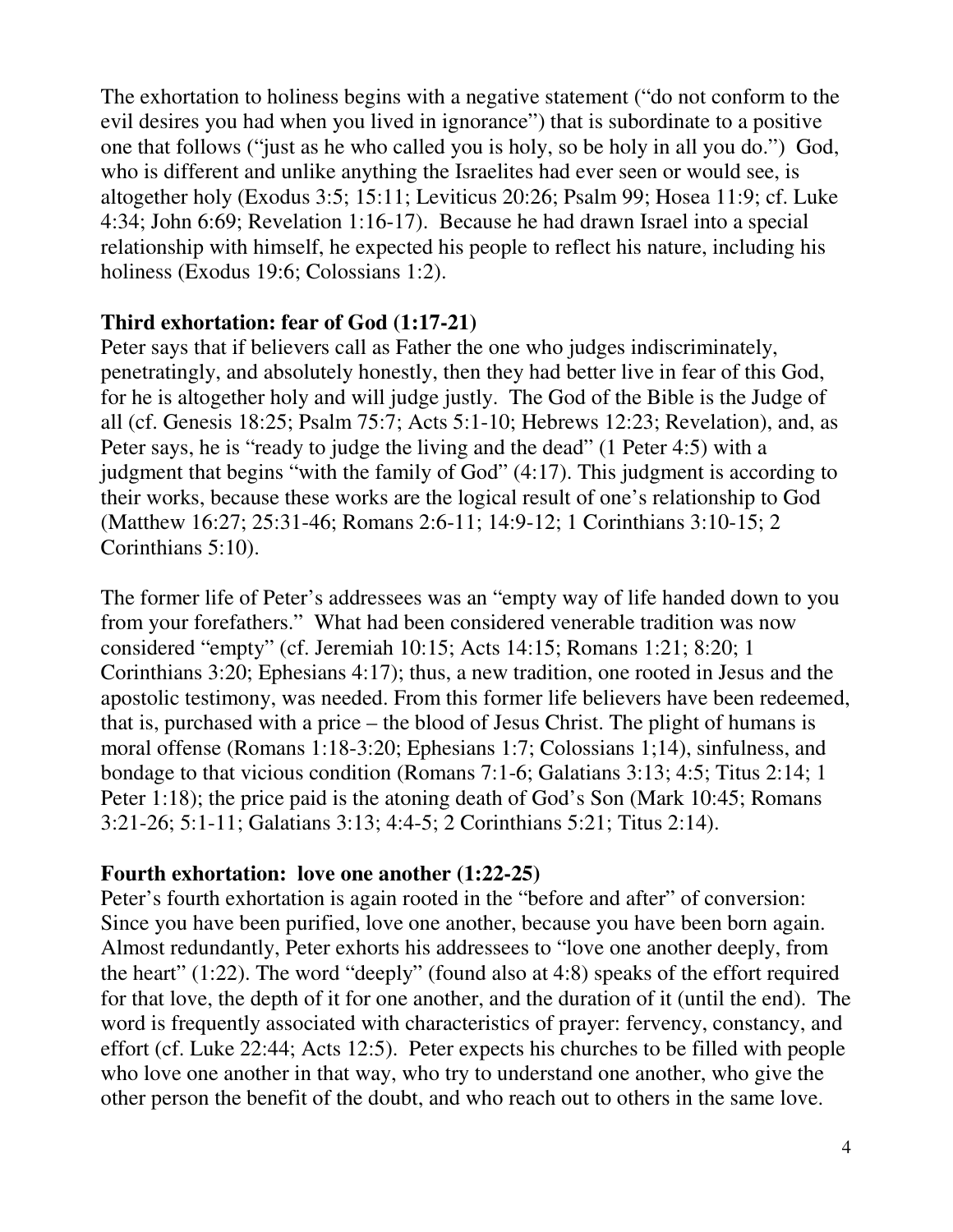## **Fifth exhortation: desire the word (2:1-3)**

"Therefore," Peter says – that is, because his readers have been born again through the word of the living God  $(1:23)$  – they must "crave pure spiritual milk"  $(2:2)$ . When a church yearns for spiritual nourishment, that church will not be involved in bitter disputes with hypocritical showings or deceitful communications.

# **Sixth exhortation: build a spiritual house (2:4-5)**

The churches in Asia Minor must see themselves as "living stones," connected to the "living Stone"  $(2:4)$ , and they must unify themselves  $(1:22-2:3)$  so that they may become a spiritual house. Peter states that the church is a "spiritual house," that is, the temple of God. Presumably, he sees this temple as the replacement of the old temple as the dwelling place of God.

# **Aliens Both Transient and Resident (2:11-12)**

Unless the Christians move into a lonely desert or a high-walled compound, life has to continue for them at the same address. This means matters of employment, entertainment, education of children, dress, food, recreation, and political responsibility must be addressed. Basic to all that follows, says the writer, is your status as "aliens and exiles." The two words have appeared earlier, in 1:1 and 1:17. The place to begin, says verse 11, is with one's own integrity.

# **1 Peter 3:13-22**

Peter begins the first section with an exhortation to be good, based on the pragmatic concern that such behavior will be less likely to bring persecution (3:13). This, in turn, leads into a discussion on the possible problem: suffering in spite of doing good  $(3:14)$ .

*The Possible Problem (3:14).* As Jesus taught, those who suffer because of doing what is right will be blessed by God (Matthew 5:10). Peter's exhortation to his readers, when they do have to endure suffering, is not to fear the oppressors.

*The Need for Preparation (3:15-16).* Christians are expected to be prepared to speak at any moment about God's salvation of his people through Jesus Christ and how that salvation will manifest itself at the end of history.

*The Perfect Way (3:17).* If God wills that they are to suffer, it is better that such takes place when the Christians are doing good rather than evil.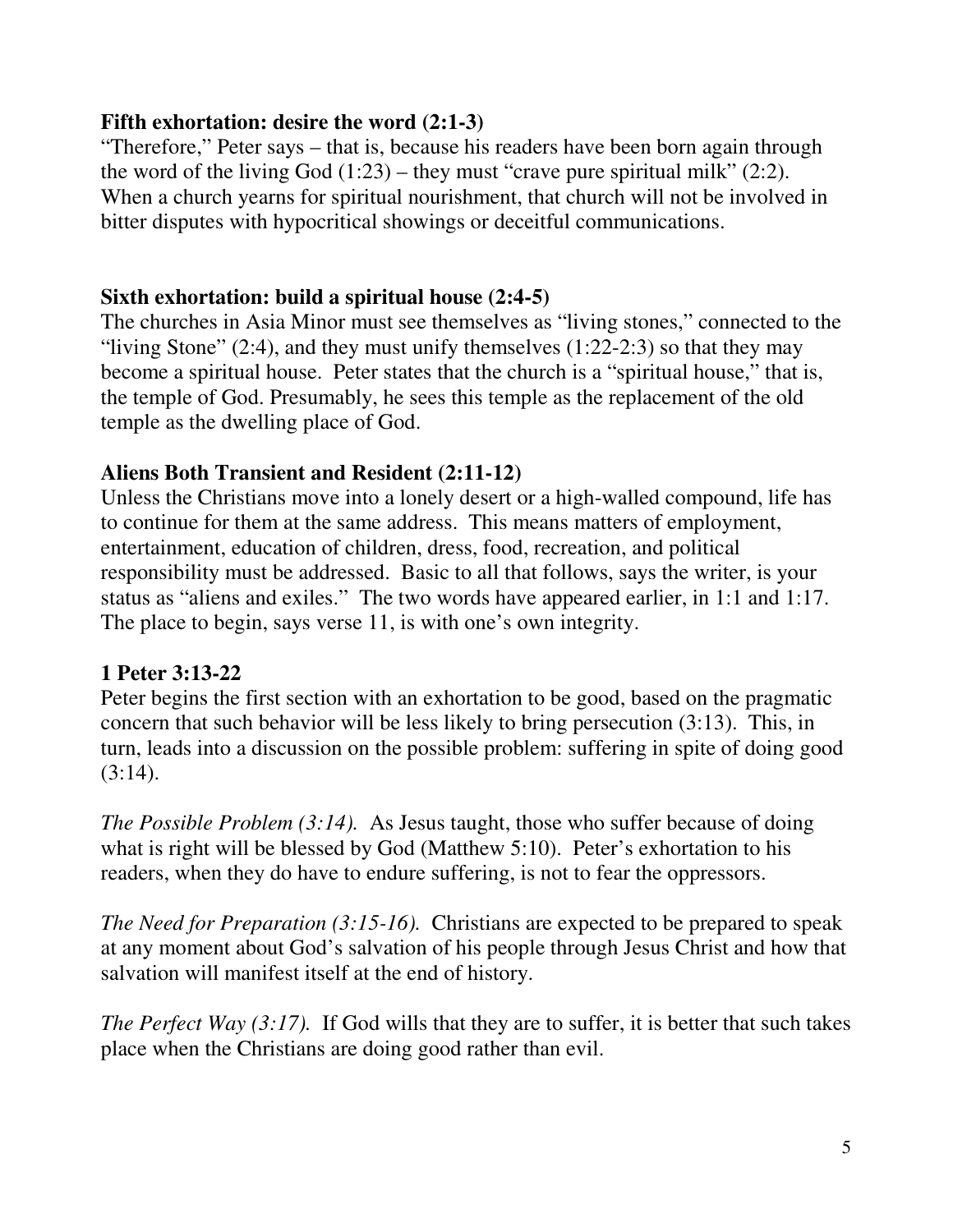*A Digression on the Example of Jesus (3:18-22).* Between the statement of Jesus' suffering and his vindication Peter brings up some kind of preaching of Jesus to spirits (3:19). These spirits are then subjected to further scrutiny as Peter identifies them with the spirits who were alive at the time of Noah, which in turn gives rise to a Petrine comparison of the delivery of God's people during the Flood (through the ark) with the delivery of contemporary Christians through baptism (3:20-21). All of this is tied off with a conclusion about the vindication of Jesus. Even though Jesus suffered (3:18), he was ultimately vindicated by God (3:22). The discussion becomes highly complex and controversial. It has led to three mains views: (1) the descentinto-hell view, (2) the preexistent Christ view, and (3) the triumphal proclamation over the spirit-world view.

## **1 Peter 4:12-19**

Peter begins by exhorting his churches not to be surprised at the sufferings they are experiencing (4:12); instead, he contends in a counterproposal, they are to rejoice in their sufferings because it is participation in both the sufferings and glory of Christ  $(4:13)$ .

*Counterproposal (4:13).* Instead of being shocked by these events and turning inward to wonder and doubt, Peter's readers are to "rejoice." Their lives will be tied into the patterns of Jesus' life (2:18-25; 3:15, 16; 4:1; cf. Mark 8:34-38). Though they may now be somewhat surprised at the intensity of the heat they have stirred up by following Jesus, that very heat is an opportunity to "participate in the sufferings of Christ." As Paul taught his own sufferings completed the sufferings of Jesus (Colossians 1:24), so Peter sees the sufferings of ordinary believers as a special bond with their Lord.

*Condition (4:14-16).* Having lifted his readers spirits, Peter now reminds them of one important condition for enjoying that final, inexhaustible glory: They must remain faithful in doing good and not incur suffering because they deserve it.

*Foundation (4:17-19).* The Christians of Asia Minor are to rejoice because they are participating in the sufferings of Jesus; they are also to make sure that, if they do suffer, it is because they are doing good. Peter now gives the foundation for both exhortations: They will someday have to answer to God for their behavior. He begins with the statement: "For it is time for judgment to begin with the family of God" (4:17a). Judgment is an important motif in 1 Peter and, as observed at 4:7, serves as the foundation for motivating early Christians to live faithfully before God (cf. 1:17; 2:23; 4:5). A similar threat of a judgment of all is found throughout the New Testament (cf. Matthew 2 5:31-46; 1 Corinthians 11:28; 2 Corinthians 5:10),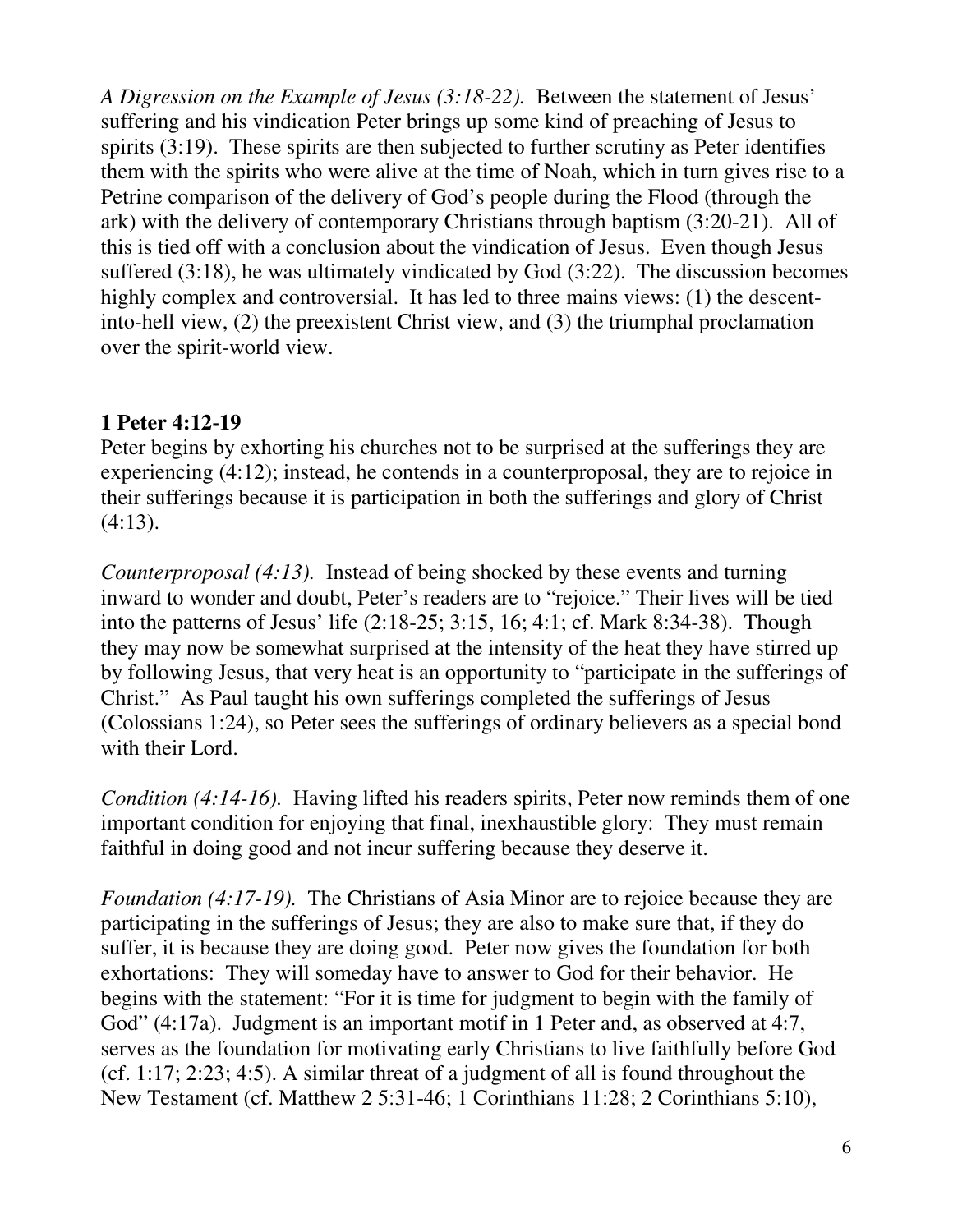and it is clear that the early church saw persecution as the first stage of the coming judgment (cf. Philippians 2:28-30; 1 Thessalonians 3:3-4; 2 Thessalonians 1:4; Revelation). The persecution these Christians are experiencing is the act of God whereby he purges his people to prepare them for his final display of salvation, insofar as he makes them fit for that judgment through suffering. Peter then asks rhetorically: "If it begins with us, what will the outcome be for those who do not obey the gospel of God?" (4:17b).

(1) Christians ought not to be surprised if they suffer shame and loss of status because of their faith (4:12). Instead, they ought to know that in the history of Israel and of the church, God's people have always been opposed by the Prince of Darkness, by the flesh, and by people who refuse to submit to God's will.

(2) Suffering shame for Jesus should be understood as a test to prepare us for God's final judgment (4:12).

(3) Christians ought to welcome the opportunity to share in the sufferings of Christ (4:13). When we realize that losing status puts us right into the company of Jesus, we should be able to cope much more easily with suffering.

(4) Christians ought to be able to transcend their present pain by reflecting on the transcendent glory that awaits God's people (4:13; cf. 1:3-9).

## **A SUMMARY OUTLINE OF 1 PETER**

Theme: the salvation and conduct of suffering Christians

Introduction: greeting (1:1, 2)

- I. Praise for the heavenly inheritance of persecuted Christians (1:3-12)
- II. Exhortation to personal holiness (1:31-21)
- III. Exhortation to mutual love (1:22-25)
- IV. Exhortation to advancement within salvation (2:1-10)
- V. Exhortation to Christian conduct in non-Christian society (2:11-4:19)
	- A. Good deeds (2:11, 12)
	- B. Good citizenship (2:13-17)
	- C. Submission of slaves, with the example of Christ (2:18-25)
	- D. Submission of wives (3:1-6)
	- E. Consideration of husbands (3:7)
	- F. Sympathetic and loving unity (3:8-12)
	- G. Innocent suffering, with the example of Christ and His vindication in hell (3:13-4:6)